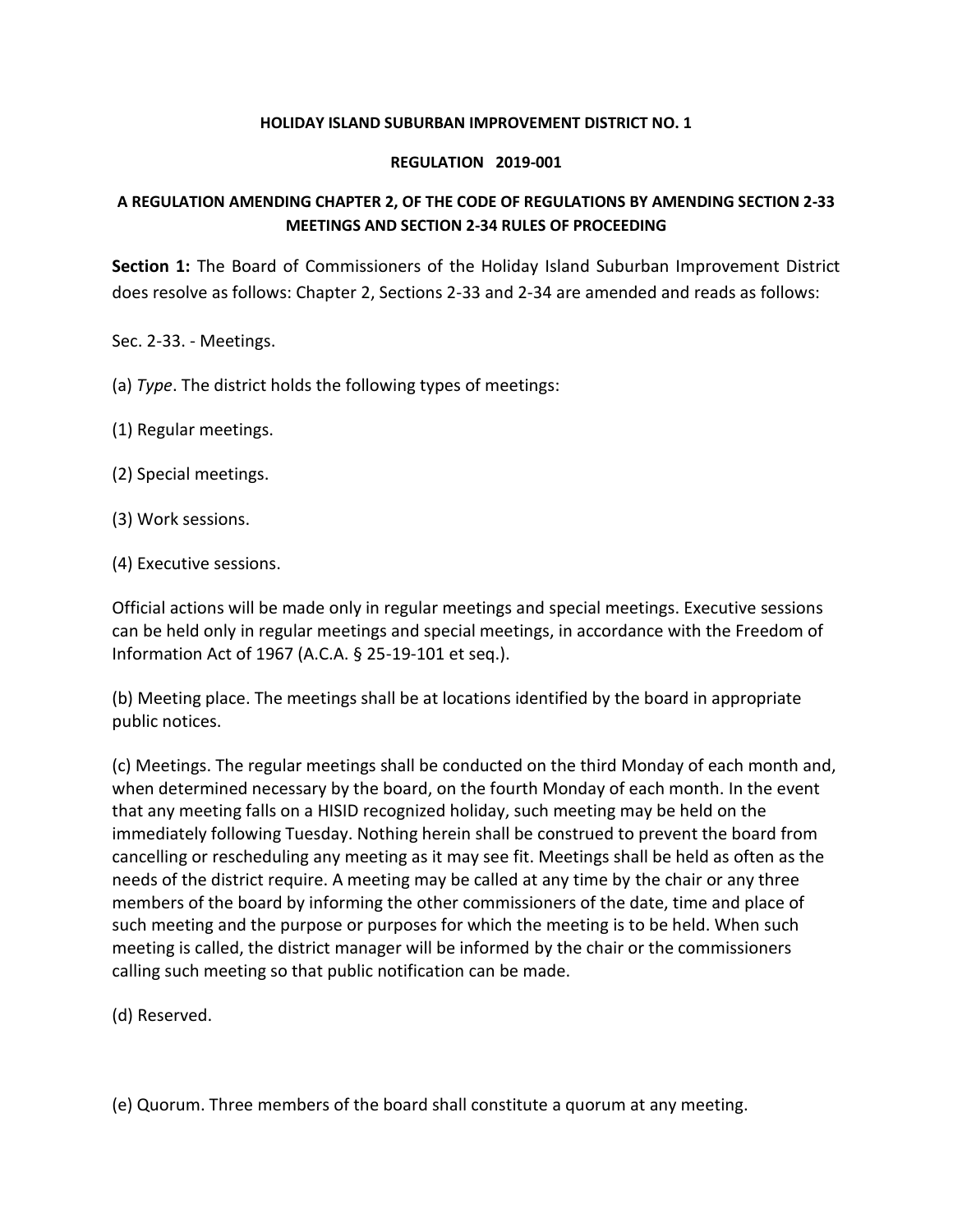(f) Attendance. Whenever any member of the board fails to attend a majority of the meetings of the board during any six-month period, the board shall declare the position vacant and the position shall be filled in the same manner as for vacancies in accordance with A.C.A. § 14-92- 209.

(g) Vacancies. Vacancies occurring on the board shall be filled until the annual election by a majority vote of the remaining commissioners. At the annual election, the position shall be filled for the remainder of the unexpired term in accordance with A.C.A. § 14-92-209.

(h) Order of business. The order of business of the regular meetings of said board shall be as follows:

- (1) Call to order.
- (2) Pledge of allegiance.
- (3) Roll call.
- (4) Declaration of a quorum.
- (5) Approve agenda.
- (6) Approve minutes.
- (7) Ceremonial (introductions, recognitions, proclamations, and in memoriam).
- (8) Announcements.
- (9) Public comments (three-minute time limit).
- (10) Reports.
- (11) Business (discussion, public comments, action).
- (12) Public comments **(three-minute time limit).**
- (13) Commissioner comments.
- (14) Commissioner agenda scheduling.
- (15) Adjournment.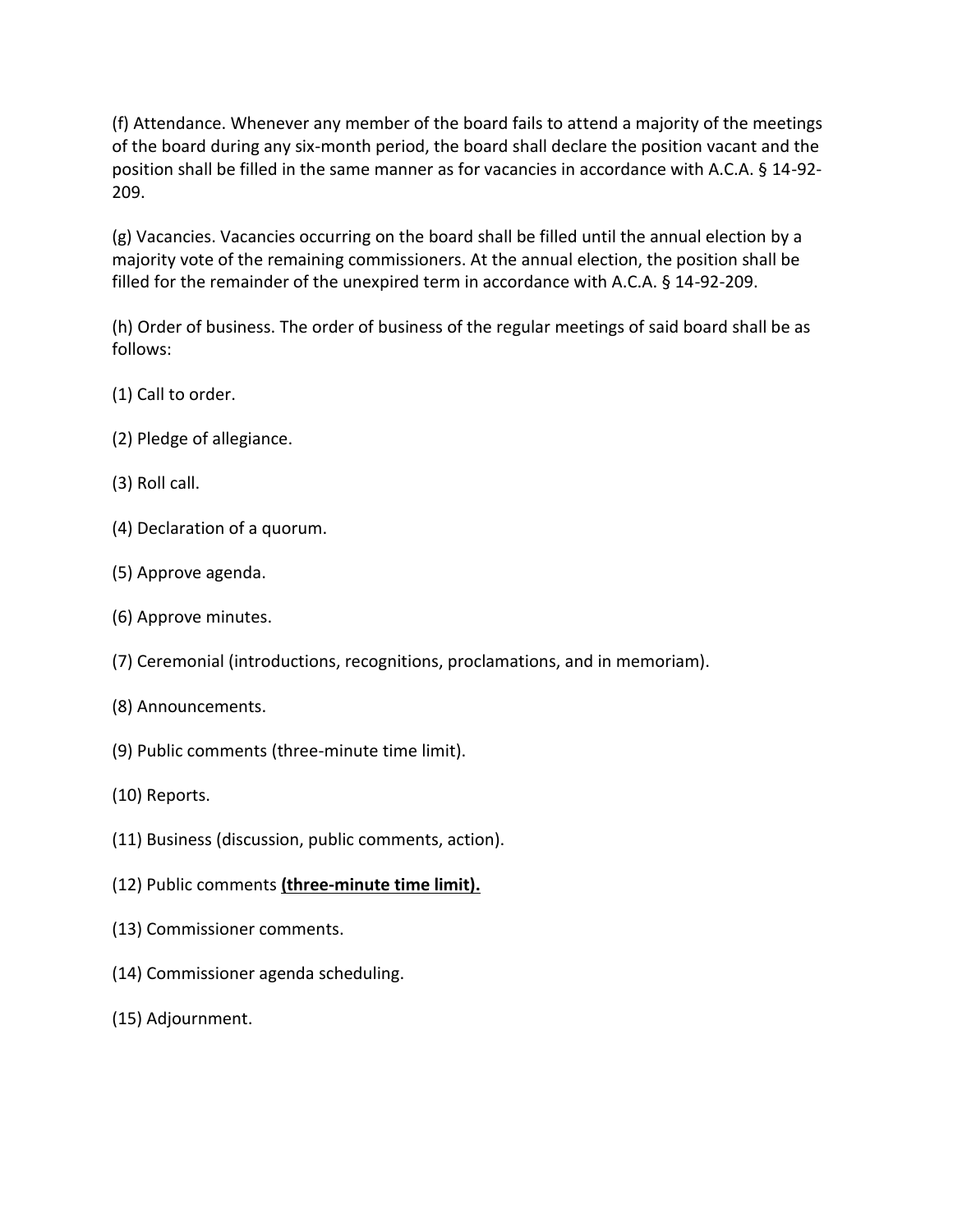(i) Adjournment. Any meeting of the board, whether regular or special, may be recessed for any specified period of time to be subsequently reconvened, and it shall constitute one and the same meeting. All meetings are ended upon adjournment. Any subsequent meeting following a meeting that has been adjourned shall be considered a separate meeting, subject to notification as specified herein and in compliance with the Freedom of Information Act of 1967.

(j) Holidays. A meeting of the board may be legally held on a day which shall fall upon a holiday.

Sec. 2-34. - Rules of proceeding.

(a) Public meetings. All regular meetings, special meetings, and work sessions shall be open to the public. Executive sessions are closed to the public in accordance with the Freedom of Information Act of 1967 (A.C.A. § 25-19-101 et seq.).

(b) Public participation. The Holiday Island Suburban Improvement District No. 1 board of commissioners is committed to disclosure of the business activities of the district to the public as well as the public's ability to make comments at board meetings.

(1) Members of the audience will be offered an opportunity to make comments on matters before the board of commissioners. To participate, the person shall first state his or her name and address followed by a concise statement of the person's position on the question under discussion. Repetitive comments should be avoided; this applies to comments made previously to the board of commissioners or by a member of the board. All remarks should be addressed to the board of commissioners as a whole and not to any particular member of the board or district employee. No person other than the board members and the person having the floor shall be permitted to enter into any discussion without permission from the chair. No questions shall be asked of a board member or district employee except through the chair. The chair of the board of commissioners may regain the floor from public comments at any time.

(2) All members of the public are requested to accord the utmost courtesy to members of the board of commissioners, to other members of the public appearing before the board, and to the district staff and are asked to refrain at all times from rude or derogatory remarks, reflections of integrity, abusive comments and statements as to motives and personalities. The chair of the board of commissioners may remove disruptive and unruly persons from meetings.

**(3) Time limits for public participation will normally be 3 minutes. The chair of the board of commissioners or by a motion passed by three commissioners, time limits for public participation may be either extended or shortened.** 

**(4) Members of the public are welcome to submit comments in writing to the Board of Commissioners if their comments will exceed 3 minutes.**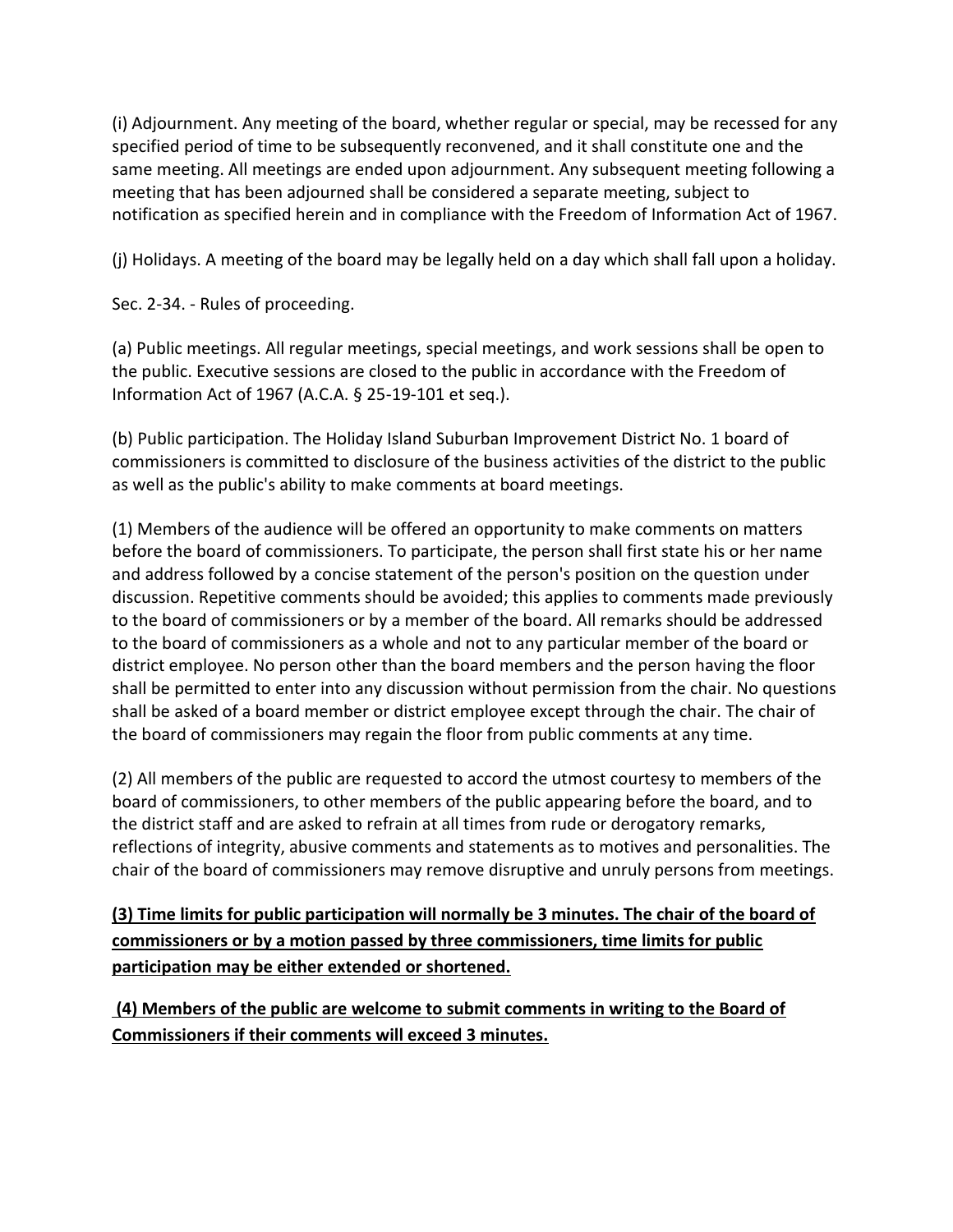(c) Method of action. The board shall act only by regulation, resolution, motion, or contract which, to become effective, shall be adopted by the affirmative vote of at least a majority of the commissioners unless a greater percentage is required by applicable law.

(d) Recording vote. Except where action shall be taken by the unanimous vote of all commissioners present and voting, the ayes and nays shall be taken on all actions and entered upon the minutes.

(e) Regulations and resolutions. The enacting clause of all regulations and resolutions passed by the board shall be in these words: "The board of commissioners of the Holiday Island Suburban Improvement District does resolve as follows:". All regulations and resolutions shall be signed by the chairman of the board and attested by the secretary.

(1) Resolution. A resolution is an expression of the will of the board of commissioners. Resolutions state the board's opinion on various matters. Resolutions usually are passed in connection with items of a temporary or administrative nature, such as letting contracts, approving large purchases, or entering into agreements with other governmental units. A resolution is the official expression of the board of commissioners and may be adopted by the board, but it will become effective only after the proposed resolution is read one time at one meeting and voted on after the reading.

(2) Regulation. A regulation is a rule that usually regulates persons or property and usually relates to a matter of a general and permanent nature. A regulation is more formal and authoritative than a resolution. The passage of a regulation typically involves three steps. The first step is the introduction of the proposed regulation at a board meeting. The second step is that the secretary of the board of commissioners reads the regulation, then the commissioner(s) proposing it provides an explanation. In the third step, the regulation is discussed by the board before approval or rejection. It is then signed by the chairman of the board of commissioners and attested to by the secretary. All regulations must be read fully at two different meetings unless two-thirds of the members of the board shall suspend the rule and declare an emergency. A proposed regulation with an emergency clause can then be read one time at one meeting and voted on after the initial reading. Without the adoption of the emergency clause or absent a stated date where the action is to become effective, a regulation will become effective 30 days after its passage.

(f) Contracts. It shall be the duty of the chairman, or the district manager with the approval and consent of the board of commissioners, to sign all contracts, deeds, warrants, releases, receipts, and other documents in the name of the district after having been authorized to do so by action of the board, unless otherwise directed by applicable law. Furthermore, it shall be the duty of the secretary to countersign all appropriate documents. If the chairman is unable or unwilling to perform this duty as required by his office, then the vice chairman shall sign the instruments. If the secretary is unable or unwilling to perform this duty as required by his office, then the vice chairman shall so countersign. Should the vice chairman be unavailable to sign or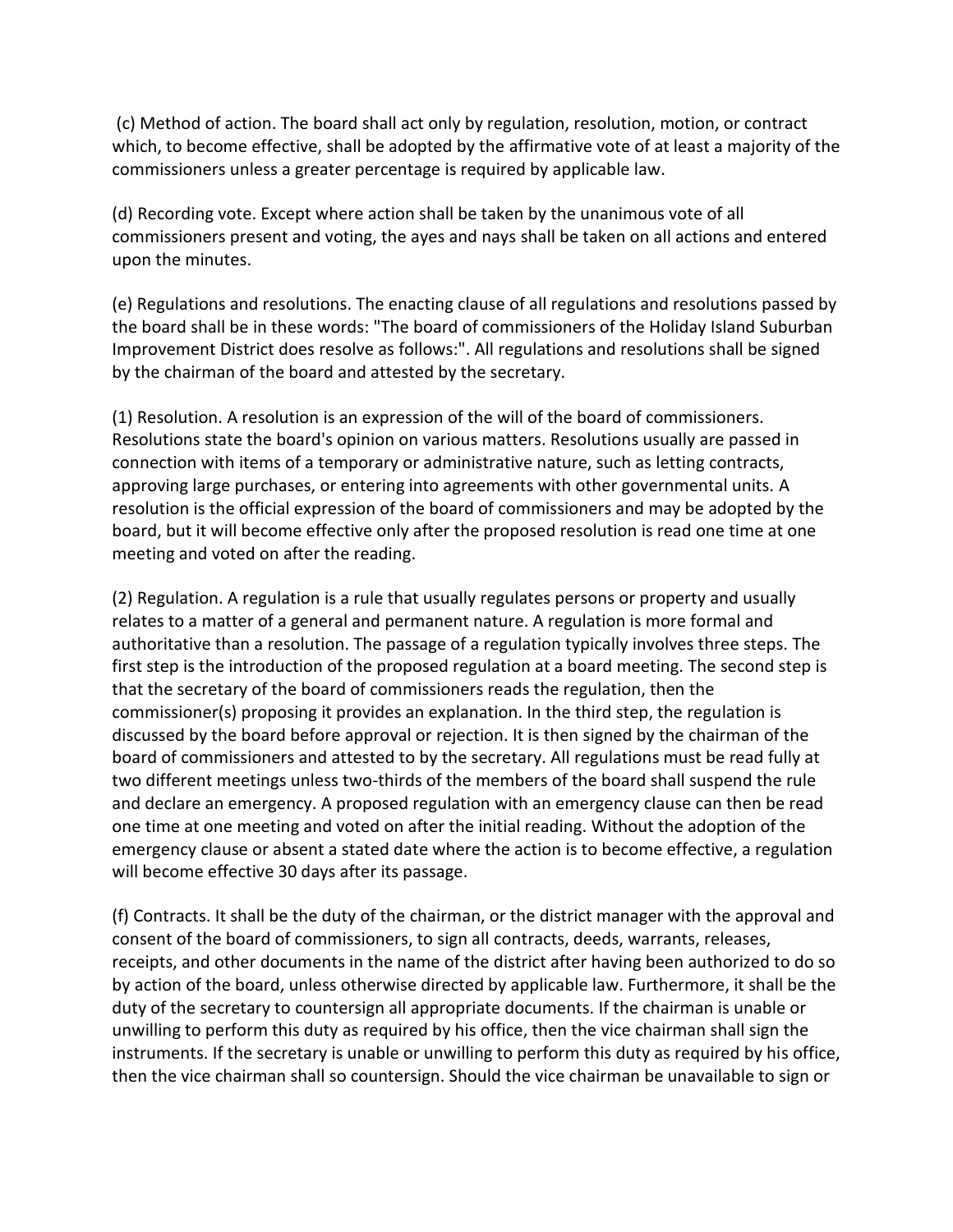countersign an instrument, either of the two members at large may sign. The signature of any board member shall have the same effect as any other officer or board member.

(g) Roberts Rules. Roberts Rules of Order shall not apply according to state law. The most current version of the Arkansas Municipal League's "Procedural Rules for Municipal Officials" (see § 2-51) will be used as a guide for parliamentary procedure in the conduct of district board of commissioner meetings. Any other provision of this Code in conflict with such procedural rules shall control.

(h) Readings. All regulation captions shall be read aloud at two meetings with the vote to follow immediately upon the second reading.

(i) [Time limits.] It shall be the duty and responsibility of the chair of the board of commissioners to establish time limits for interested parties and/or other public comments on items on the agenda.

**Section 2:** Severability Clause: The sections, paragraphs, sentences, clauses, and phrases of this Regulation are severable, and if any phrase, clause, sentence, paragraph, or section of this Regulation, or its application to any persons or circumstances, shall be declared unconstitutional, invalid, or unenforceable by the valid judgment or decree of a court of competent jurisdiction, such unconstitutionality, invalidity, or unenforceability shall not affect any of the remaining phrases, clauses, sentences, paragraphs, and sections of this Regulation or their application.

**Section 3:** All regulations or parts of regulations conflicting with any of the provisions of this regulation are hereby repealed to the extent of such conflict.

**Section 4:** Effective date.

This regulation shall become effective immediately upon passage.

First Reading: June 17, 2019

Second Reading: \_\_\_\_\_\_\_\_\_\_\_\_\_, 2019

Passed this \_\_\_\_\_ day of \_ \_\_, 2019

Signed:

Holiday Island Suburban Improvement District No. 1